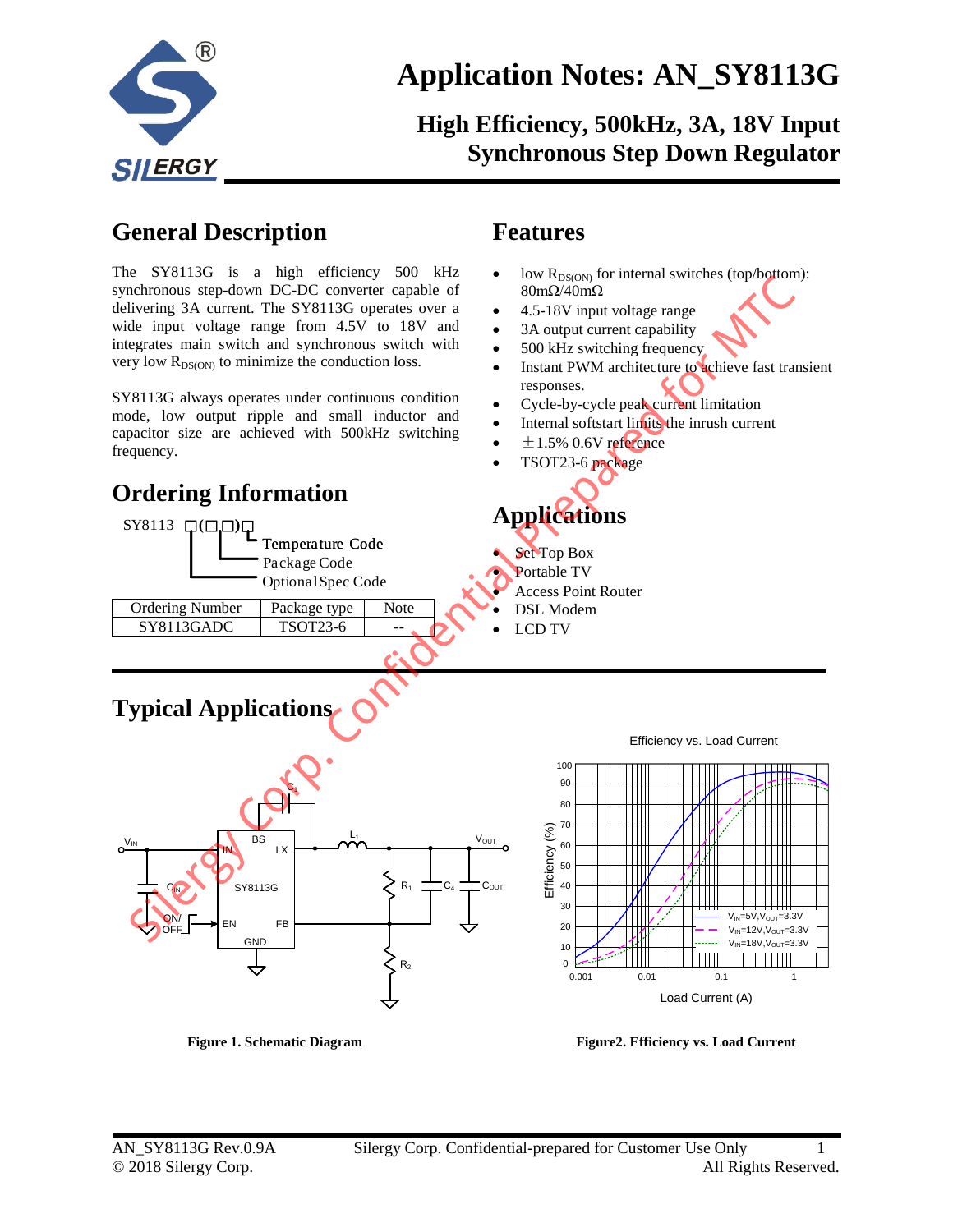

### **Pinout** (top view)



|            |                                     | GNDLI<br>∟™                                                                                                                                                                |  |  |  |  |
|------------|-------------------------------------|----------------------------------------------------------------------------------------------------------------------------------------------------------------------------|--|--|--|--|
|            |                                     | FB I<br>EN                                                                                                                                                                 |  |  |  |  |
|            |                                     | <b>TSOT23-6</b>                                                                                                                                                            |  |  |  |  |
|            |                                     | Top Mark: Itxyz, (Device code: It, x=year code, y=week code, $z =$ lot number code)                                                                                        |  |  |  |  |
| Pin Name   | Pin Number                          | Pin Description                                                                                                                                                            |  |  |  |  |
| <b>BS</b>  | 1                                   | Boot-Strap Pin. Supply high side gate driver. Decouple this pin to LX pin with<br>0.1uF ceramic cap.                                                                       |  |  |  |  |
| <b>GND</b> | 2                                   | Ground pin                                                                                                                                                                 |  |  |  |  |
| <b>FB</b>  | 3                                   | Output Feedback Pin. Connect this pin to the center point of the output resistor<br>divider (as shown in Figure 1) to program the output voltage:<br>Vout= $0.6*(1+R1/R2)$ |  |  |  |  |
| EN         | $\overline{4}$                      | Enable control. Pull high to turn on. Do not float.                                                                                                                        |  |  |  |  |
| IN         | 5                                   | Input pin. Decouple this pin to GND pin with at least 1uF ceramic cap                                                                                                      |  |  |  |  |
| LX         | 6                                   | Inductor pin. Connect this pin to the switching node of inductor                                                                                                           |  |  |  |  |
|            |                                     | <b>Absolute Maximum Ratings (Note 1)</b>                                                                                                                                   |  |  |  |  |
|            |                                     |                                                                                                                                                                            |  |  |  |  |
|            |                                     |                                                                                                                                                                            |  |  |  |  |
|            |                                     |                                                                                                                                                                            |  |  |  |  |
|            |                                     |                                                                                                                                                                            |  |  |  |  |
|            | Package Thermal Resistance (Note 2) |                                                                                                                                                                            |  |  |  |  |
|            |                                     |                                                                                                                                                                            |  |  |  |  |
|            |                                     |                                                                                                                                                                            |  |  |  |  |
|            |                                     |                                                                                                                                                                            |  |  |  |  |
|            |                                     |                                                                                                                                                                            |  |  |  |  |
|            |                                     |                                                                                                                                                                            |  |  |  |  |



| Package Thermal Resistance (Note 2) |  |
|-------------------------------------|--|
|                                     |  |
|                                     |  |
|                                     |  |
|                                     |  |
|                                     |  |
|                                     |  |

## **Recommended Operating Conditions** (Note 3)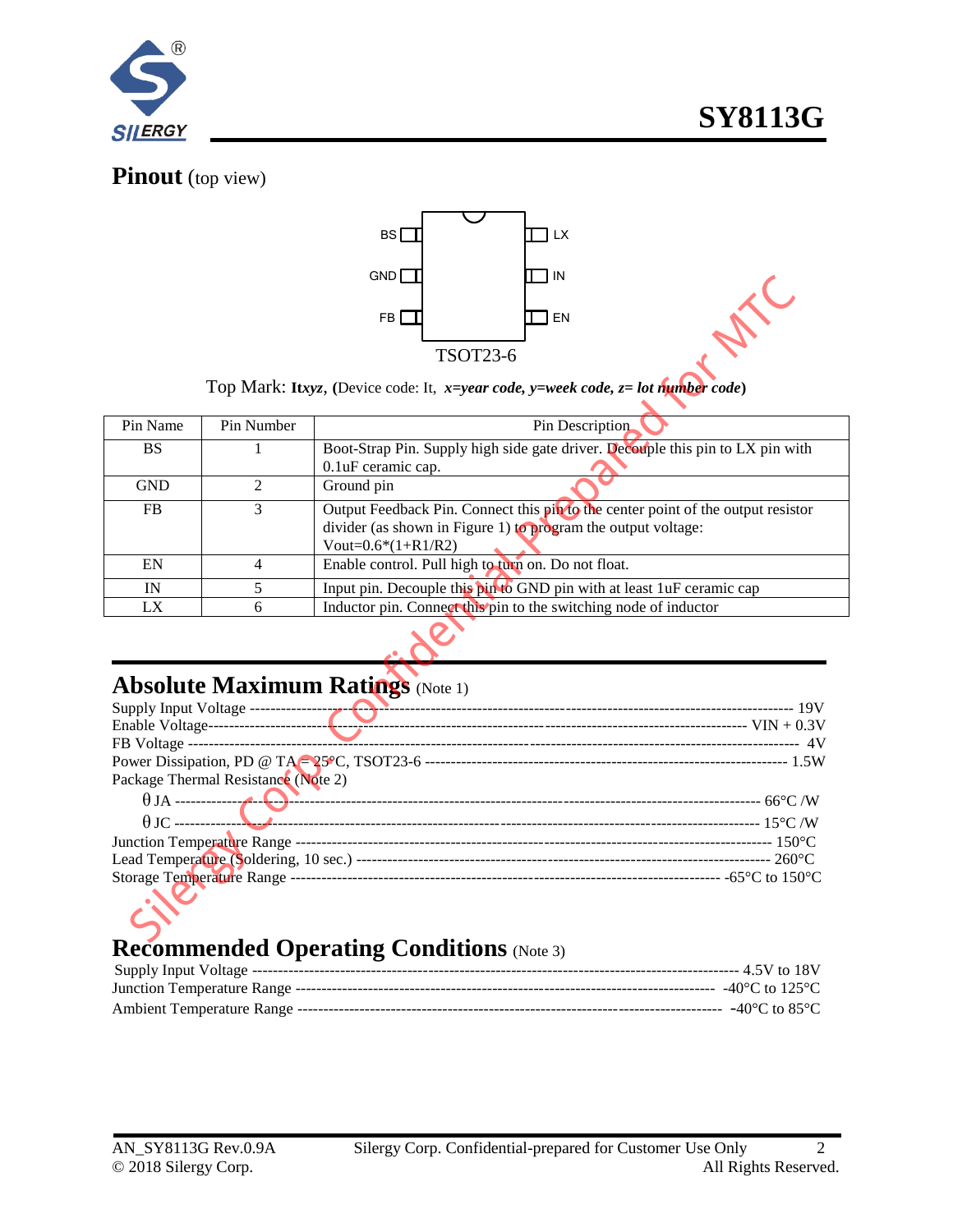

### **Electrical Characteristics**

 $(V_{IN} = 12V, V_{OUT} = 1.2V, L = 2.2uH, C_{OUT} = 47uF, T_A = 25 \text{ C}, I_{OUT} = 1A$  unless otherwise specified)

| Parameter                                                                                                                    | Symbol            | <b>Test Conditions</b>                                                                                                 | Min              | Typ | Max             | Unit                      |  |  |  |
|------------------------------------------------------------------------------------------------------------------------------|-------------------|------------------------------------------------------------------------------------------------------------------------|------------------|-----|-----------------|---------------------------|--|--|--|
| <b>Input Voltage Range</b>                                                                                                   | $\rm V_{IN}$      |                                                                                                                        | 4.5              |     | 18              | $\overline{\mathsf{V}}$   |  |  |  |
| Shutdown Current                                                                                                             | <b>ISHDN</b>      | $EN=0$                                                                                                                 |                  | 5   | 10              | $\mu A$                   |  |  |  |
| Feedback Reference                                                                                                           | $\rm V_{REF}$     |                                                                                                                        | 0.591            | 0.6 | 0.609           | $\overline{\mathbf{V}}$   |  |  |  |
| Voltage                                                                                                                      |                   |                                                                                                                        |                  |     |                 |                           |  |  |  |
| FB Input Current                                                                                                             | $I_{FB}$          | $V_{FB} = 3.3V$                                                                                                        | $-50$            |     | 50              | nA                        |  |  |  |
| <b>Top FET RON</b>                                                                                                           | $R_{DS(ON)1}$     |                                                                                                                        |                  | 80  | 90              | $m\Omega$                 |  |  |  |
| <b>Bottom FET RON</b>                                                                                                        | $R_{DS(ON)2}$     |                                                                                                                        |                  | 40  | $\overline{50}$ | $m\Omega$                 |  |  |  |
| <b>Top FET Peak Current</b>                                                                                                  | $I_{LIM,TOP}$     |                                                                                                                        | 5.8 <sub>6</sub> |     | 6.6             | $\mathbf{A}$              |  |  |  |
| Limit                                                                                                                        |                   |                                                                                                                        |                  |     |                 |                           |  |  |  |
| <b>Bottom FET Valley</b>                                                                                                     | $I_{LM}$          |                                                                                                                        | $\overline{4}$   |     | 5.2             | $\mathbf{A}$              |  |  |  |
| <b>Current Limit</b>                                                                                                         |                   |                                                                                                                        |                  |     |                 |                           |  |  |  |
| <b>EN Rising Threshold</b>                                                                                                   | $\rm V_{\rm EMH}$ |                                                                                                                        | 1.5              |     |                 | $\overline{\mathsf{V}}$   |  |  |  |
| <b>EN Falling Threshold</b>                                                                                                  | $\rm V_{\rm ENL}$ |                                                                                                                        |                  |     | 0.4             | $\overline{\mathsf{V}}$   |  |  |  |
| Input UVLO Threshold                                                                                                         | $V_{UVLO}$        |                                                                                                                        | 3.8              | 4.2 | 4.5             | $\overline{\mathsf{V}}$   |  |  |  |
| <b>UVLO</b> Hysteresis                                                                                                       | $V_{HYS}$         |                                                                                                                        |                  | 0.3 |                 | $\overline{\rm V}$        |  |  |  |
| Min ON Time                                                                                                                  |                   |                                                                                                                        | 40               | 60  | 100             | ns                        |  |  |  |
| Min OFF Time                                                                                                                 |                   |                                                                                                                        | 140              | 170 | 220             | ns                        |  |  |  |
| <b>Switching Frequency</b>                                                                                                   |                   |                                                                                                                        |                  | 500 |                 | kHz                       |  |  |  |
| Soft-start Time                                                                                                              | $t_{SS}$          |                                                                                                                        |                  | 800 |                 | uS                        |  |  |  |
| <b>Thermal Shutdown</b>                                                                                                      | $T_{SD}$          |                                                                                                                        |                  | 150 |                 | $\overline{\mathfrak{C}}$ |  |  |  |
| Temperature                                                                                                                  |                   |                                                                                                                        |                  |     |                 |                           |  |  |  |
| <b>Thermal Shutdown</b>                                                                                                      | $T_{HYS}$         |                                                                                                                        |                  | 15  |                 | $\mathcal{C}$             |  |  |  |
| Hysteresis                                                                                                                   |                   |                                                                                                                        |                  |     |                 |                           |  |  |  |
|                                                                                                                              |                   |                                                                                                                        |                  |     |                 |                           |  |  |  |
|                                                                                                                              |                   |                                                                                                                        |                  |     |                 |                           |  |  |  |
|                                                                                                                              |                   |                                                                                                                        |                  |     |                 |                           |  |  |  |
|                                                                                                                              |                   | Note 1: Stresses beyond the "Absolute Maximum Ratings" may cause permanent damage to the device. These are             |                  |     |                 |                           |  |  |  |
|                                                                                                                              |                   | stress ratings only. Functional operation of the device at these or any other conditions beyond those indicated in the |                  |     |                 |                           |  |  |  |
| operational sections of the specification is not implied. Exposure to absolute maximum rating conditions for                 |                   |                                                                                                                        |                  |     |                 |                           |  |  |  |
| extended periods may affect device reliability.                                                                              |                   |                                                                                                                        |                  |     |                 |                           |  |  |  |
|                                                                                                                              |                   |                                                                                                                        |                  |     |                 |                           |  |  |  |
| Note 2: $\theta$ JA is measured in the natural convection at T <sub>A</sub> = 25 °C on a two-layer Silergy Evaluation Board. |                   |                                                                                                                        |                  |     |                 |                           |  |  |  |
|                                                                                                                              |                   |                                                                                                                        |                  |     |                 |                           |  |  |  |
|                                                                                                                              |                   |                                                                                                                        |                  |     |                 |                           |  |  |  |
| Note 3: The device is not guaranteed to function outside its operating conditions                                            |                   |                                                                                                                        |                  |     |                 |                           |  |  |  |
|                                                                                                                              |                   |                                                                                                                        |                  |     |                 |                           |  |  |  |
|                                                                                                                              |                   |                                                                                                                        |                  |     |                 |                           |  |  |  |
|                                                                                                                              |                   |                                                                                                                        |                  |     |                 |                           |  |  |  |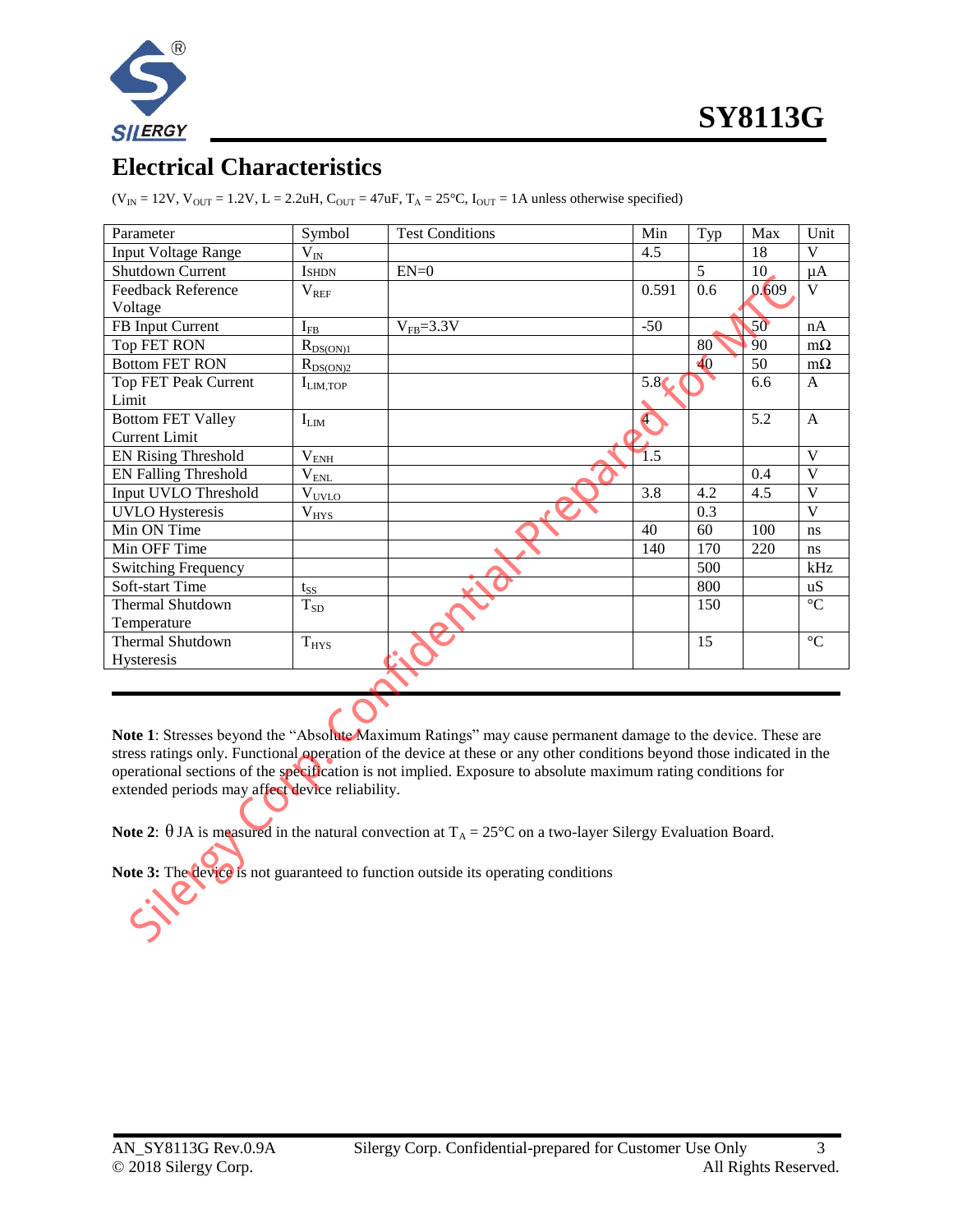

**SY8113G**

### **Block Diagram**

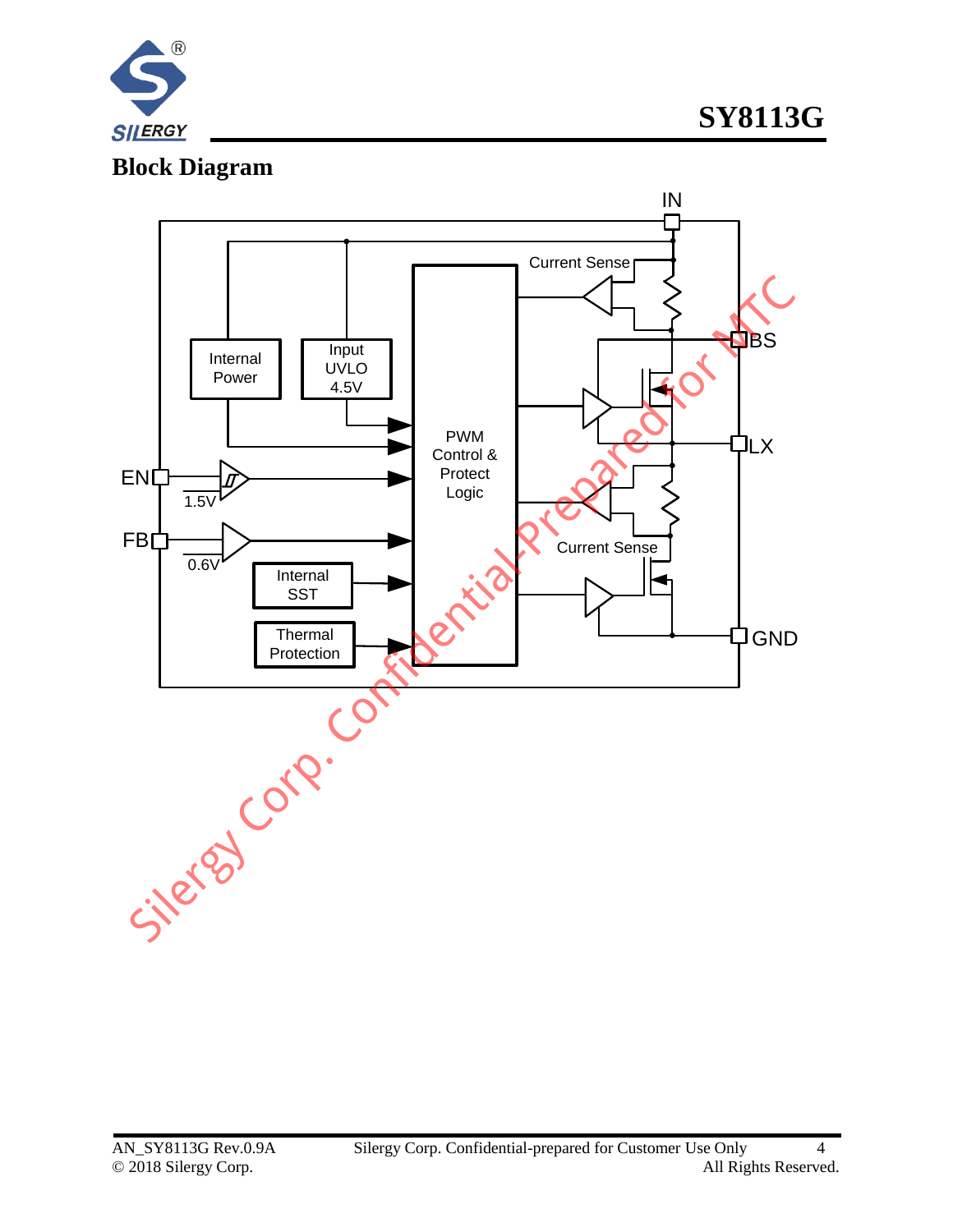





Time (2μs/div)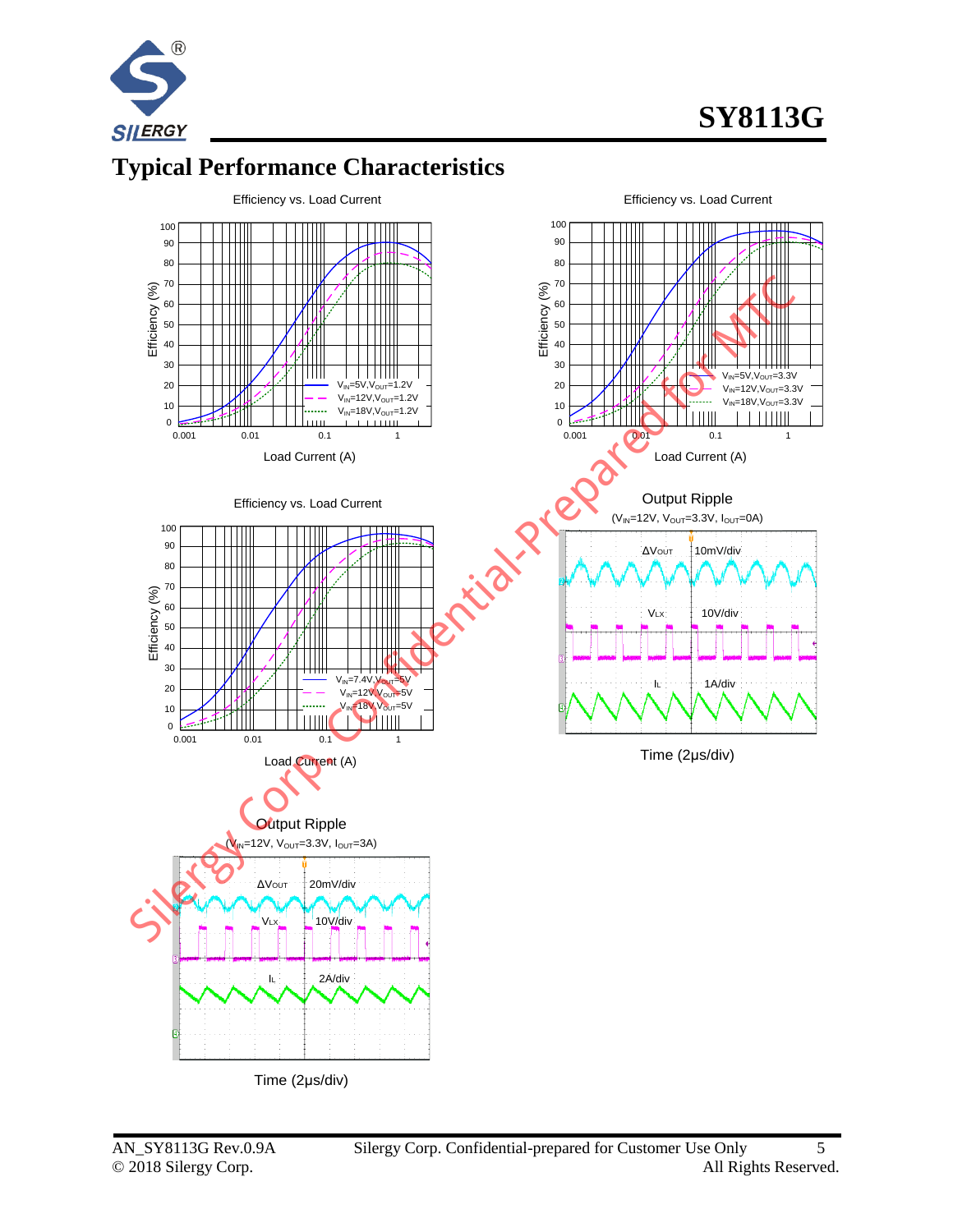

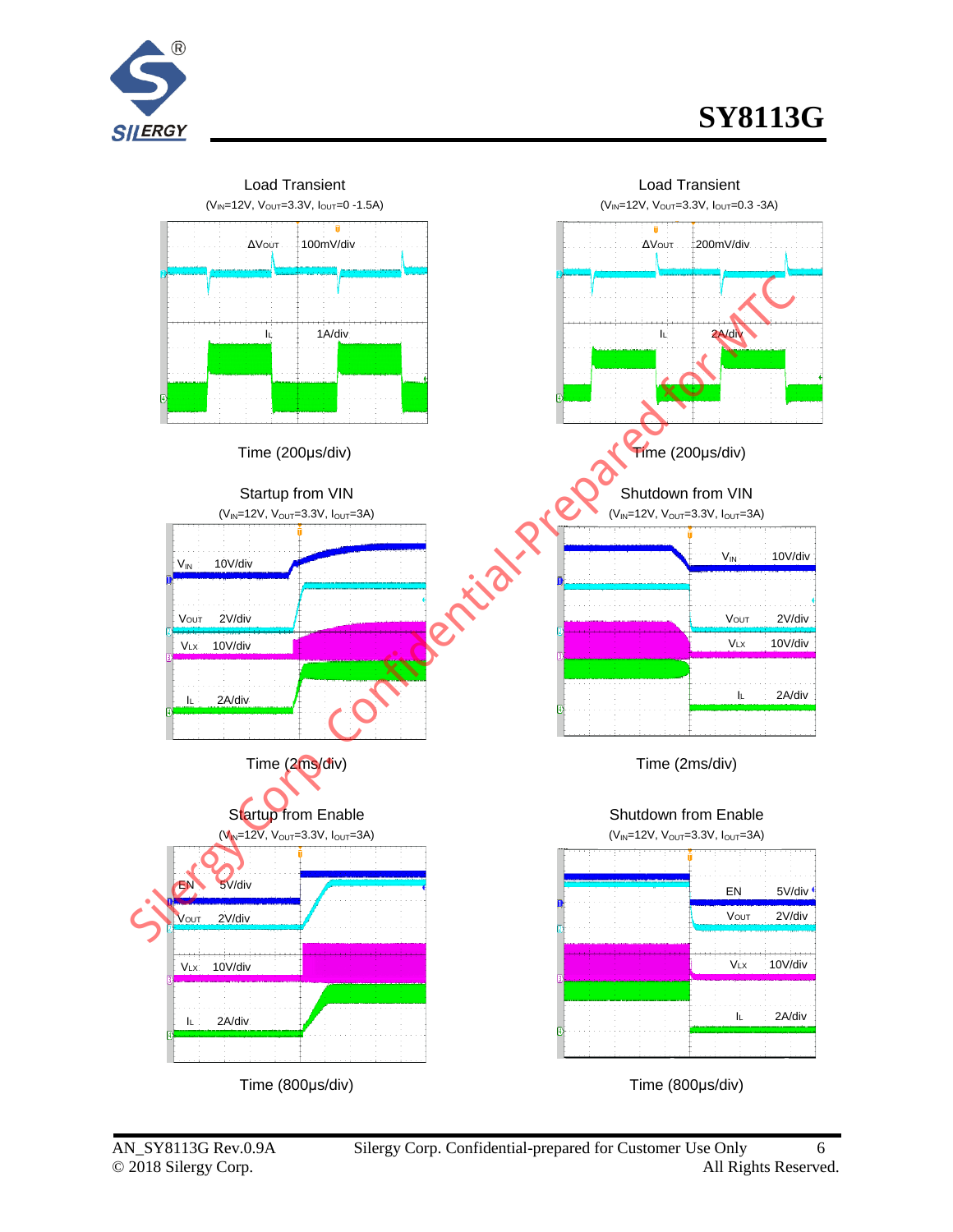

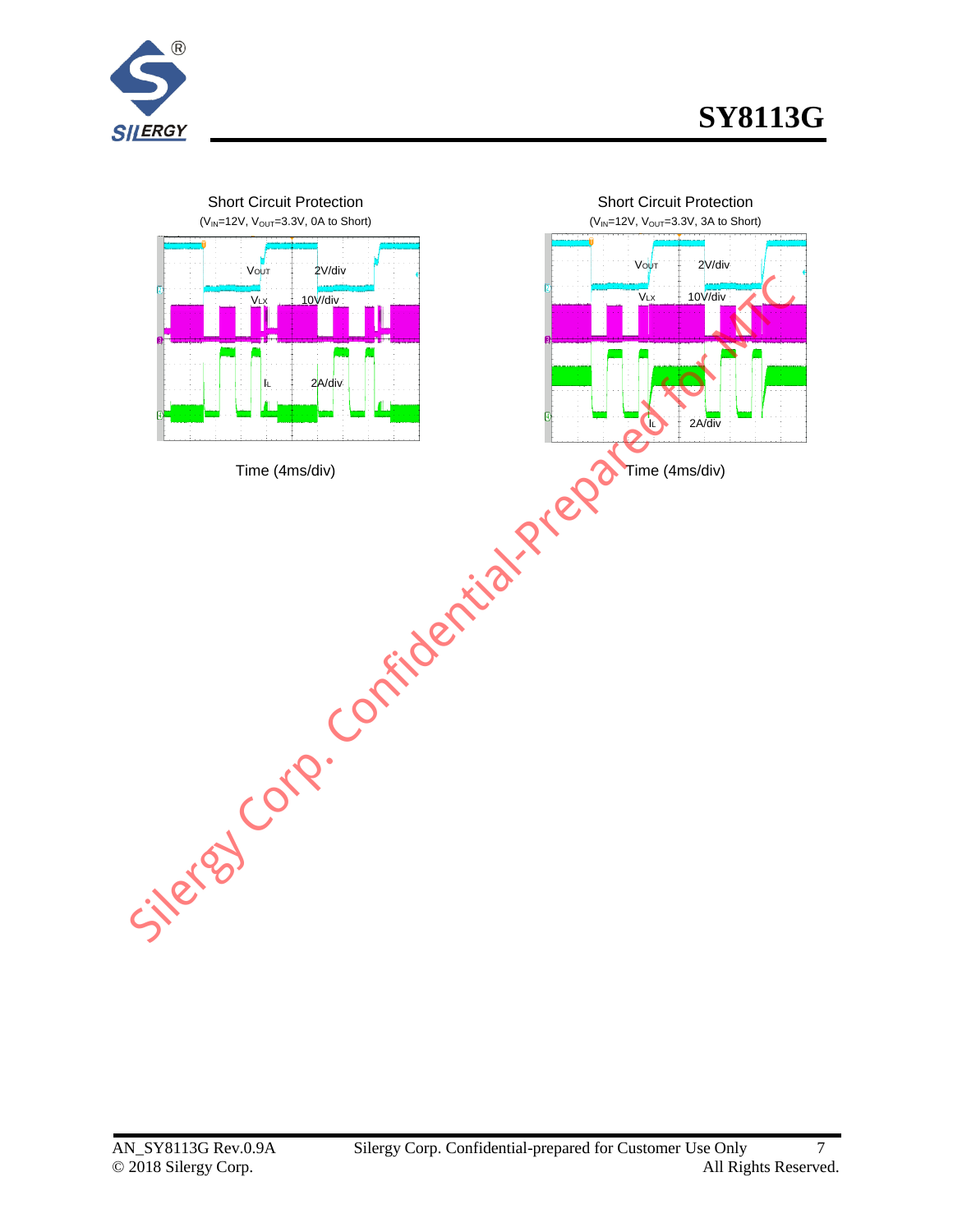

# **SY8113G**

### **Operation**

The SY8113G is a high efficiency 500 kHz synchronous step-down DC-DC converter capable of delivering 3A current. The SY8113G operates over a wide input voltage range from 4.5V to 18V and integrates main switch and synchronous switch with very low  $R_{DS(ON)}$  to minimize the conduction loss.

SY8113G always operates under continuous condition mode, low output ripple and small inductor and capacitor size are achieved with 500kHz switching frequency.

SY8113G provides protection functions such as cycle by cycle current limiting and thermal shutdown protection. SY8113G will sense the output voltage conditions for the fault protection.

### **Applications Information**

Because of the high integration in the SY8113G IC, the application circuit based on this regulator IC is rather simple. Only input capacitor  $C_{\text{IN}}$ , output capacitor Cour, output inductor L and feedback resistors  $(R_1 \text{ and } R_2)$ need to be selected for the targeted applications specifications.

### **Feedback resistor dividers R1 and R2**:

Choose  $R_1$  and  $R_2$  to program the proper output voltage. To minimize the power consumption under light loads, it is desirable to choose large resistance values for both R<sub>1</sub> and R<sub>2</sub>. A value of between  $10k\Omega$  and  $1M\Omega$  is highly recommended for both resistors. If Vout is 3.3V,  $R_1=100k$  is chosen, then using following equation,  $R_2$ can be calculated to be 22.1k: egrates main switch and synchronous switch with<br>
my low Regore) to minimize the confidential of the confidential-Preparent<br>
(XII3G always operates under continuous condition<br>
(XII3G always operates under continuous condit



#### **Input capacitor CIN**:

The ripple current through input capacitor is calculated as:

$$
I_{_{\rm CN\_RMS}}=I_{_{\rm OUT}}\cdot\sqrt{D(1-D)}\,\cdot
$$

To minimize the potential noise problem, place a typical X5R or better grade ceramic capacitor really close to the IN and GND pins. Care should be taken to minimize the loop area formed by C<sub>IN</sub>, and IN/GND pins. In this case, a 10uF low ESR ceramic capacitor is recommended.

#### **Output capacitor Cour:**

The output capacitor is selected to handle the output ripple noise requirements. Both steady state ripple and transient requirements must be taken into consideration when selecting this capacitor. For the best performance, it is recommended to use  $X5R$  or better grade ceramic capacitor greater than 22uF capacitance.

#### **Output inductor L:**

There are several considerations in choosing this inductor.

1) Choose the inductance to provide the desired ripple current. It is suggested to choose the ripple current to be about 40% of the maximum output current. The inductance is calculated as:

$$
L = \frac{V_{\text{OUT}}(1 - V_{\text{OUT}}/V_{\text{IN, MAX}})}{F_{\text{SW}} \times I_{\text{OUT, MAX}} \times 40\%
$$

where Fsw is the switching frequency and  $I<sub>OUTMAX</sub>$  is the maximum load current.

The SY8113G regulator IC is quite tolerant of different ripple current amplitude. Consequently, the final choice of inductance can be slightly off the calculation value without significantly impacting the performance.

2) The saturation current rating of the inductor must be selected to be greater than the peak inductor

$$
L_{\text{SAT, MIN}} = \text{I} \times \text{I} \times \text{I} \times \text{I} \times \text{I} \times \text{I} \times \text{I} \times \text{I} \times \text{I} \times \text{I} \times \text{I} \times \text{I} \times \text{I} \times \text{I} \times \text{I} \times \text{I} \times \text{I} \times \text{I} \times \text{I} \times \text{I} \times \text{I} \times \text{I} \times \text{I} \times \text{I} \times \text{I} \times \text{I} \times \text{I} \times \text{I} \times \text{I} \times \text{I} \times \text{I} \times \text{I} \times \text{I} \times \text{I} \times \text{I} \times \text{I} \times \text{I} \times \text{I} \times \text{I} \times \text{I} \times \text{I} \times \text{I} \times \text{I} \times \text{I} \times \text{I} \times \text{I} \times \text{I} \times \text{I} \times \text{I} \times \text{I} \times \text{I} \times \text{I} \times \text{I} \times \text{I} \times \text{I} \times \text{I} \times \text{I} \times \text{I} \times \text{I} \times \text{I} \times \text{I} \times \text{I} \times \text{I} \times \text{I} \times \text{I} \times \text{I} \times \text{I} \times \text{I} \times \text{I} \times \text{I} \times \text{I} \times \text{I} \times \text{I} \times \text{I} \times \text{I} \times \text{I} \times \text{I} \times \text{I} \times \text{I} \times \text{I} \times \text{I} \times \text{I} \times \text{I} \times \text{I} \times \text{I} \times \text{I} \times \text{I} \times \text{I} \times \text{I} \times \text{I} \times \text{I} \times \text{I} \times \text{I} \times \text{I} \times \text{I} \times \text{I} \times \text{I} \times \text{I} \times \text{I} \times \text{I} \times \text{I} \times \text{I} \times \text{I} \times \text{I} \times \text{I} \times \text{I} \times \text{I} \times
$$

3) The DCR of the inductor and the core loss at the switching frequency must be low enough to achieve the desired efficiency requirement. It is desirable to choose an inductor with DCR<50mΩ to achieve a good overall efficiency.

#### **External Bootstrap Cap**

This capacitor provides the gate driver voltage for internal high side MOSEFET. A 100nF low ESR ceramic capacitor connected between BS pin and LX pin is recommended. BS

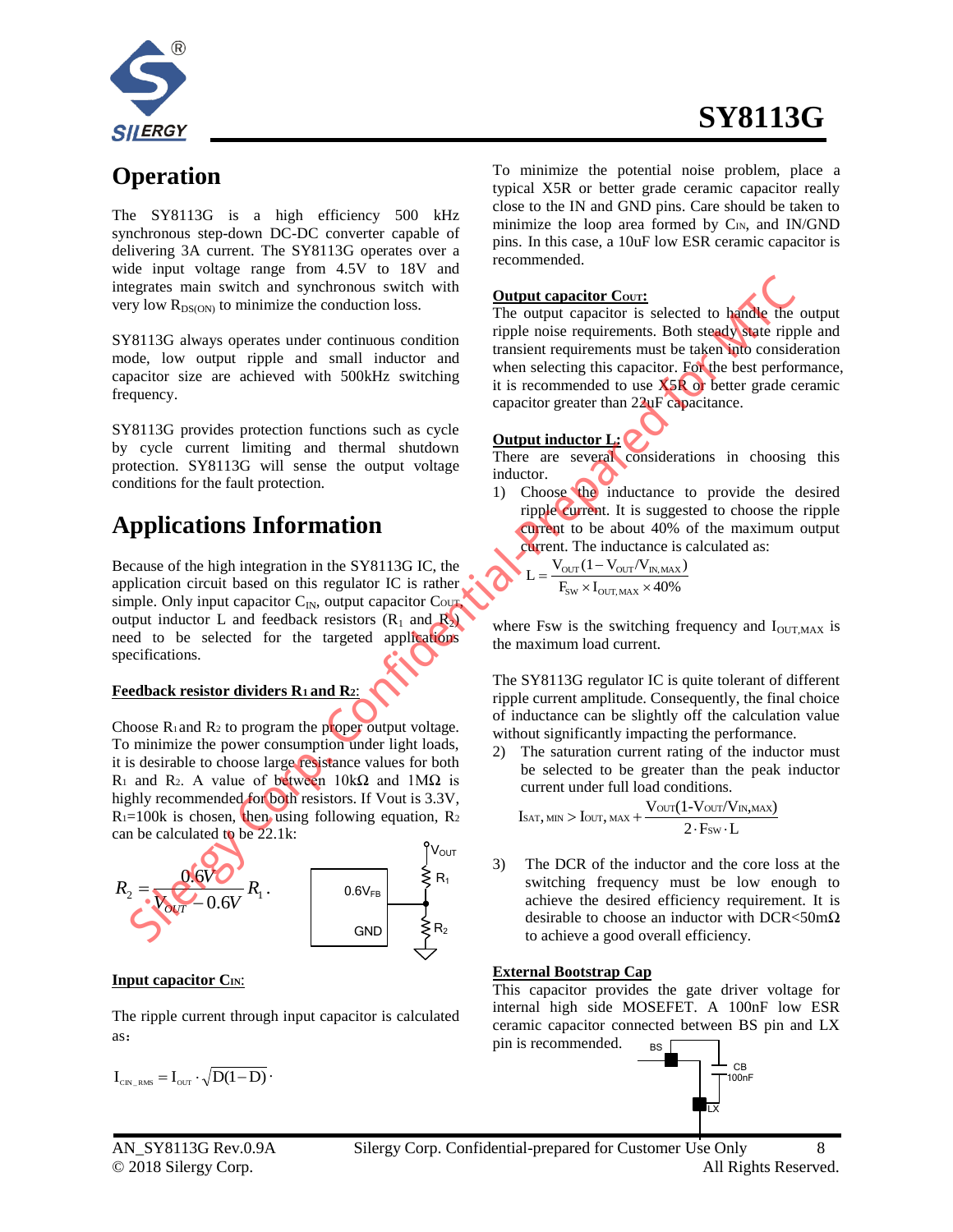

#### **Load Transient Considerations:**

The SY8113G regulator IC integrates the compensation components to achieve good stability and fast transient responses. In some applications, adding a 22pF ceramic cap in parallel with R1 may further speed up the load transient responses and is thus recommended for applications with large load transient step requirements.



#### **Layout Design:**

The layout design of SY8113G regulator is relatively simple. For the best efficiency and minimum noise problem, we should place the following components close to the IC: CIN, L, R1 and R2.

1) It is desirable to maximize the PCB copper area connecting to GND pin to achieve the best thermal and

noise performance. If the board space allowed, a ground plane is highly desirable.

2) C<sub>IN</sub> must be close to Pins IN and GND. The loop area formed by C<sub>IN</sub> and GND must be minimized.

3) The PCB copper area associated with LX pin must be minimized to avoid the potential noise problem.

4) The components  $R_1$  and  $R_2$ , and the trace connecting to the FB pin must NOT be adjacent to the LX net on the PCB layout to avoid the noise problem.

5) If the system chip interfacing with the EN pin has a high impedance state at shutdown mode and the IN pin is connected directly to a power source such as a Li-Ion battery, it is desirable to add a pull down 1Mohm resistor between the EN and GND pins to prevent the noise from falsely turning on the regulator at shutdown mode.

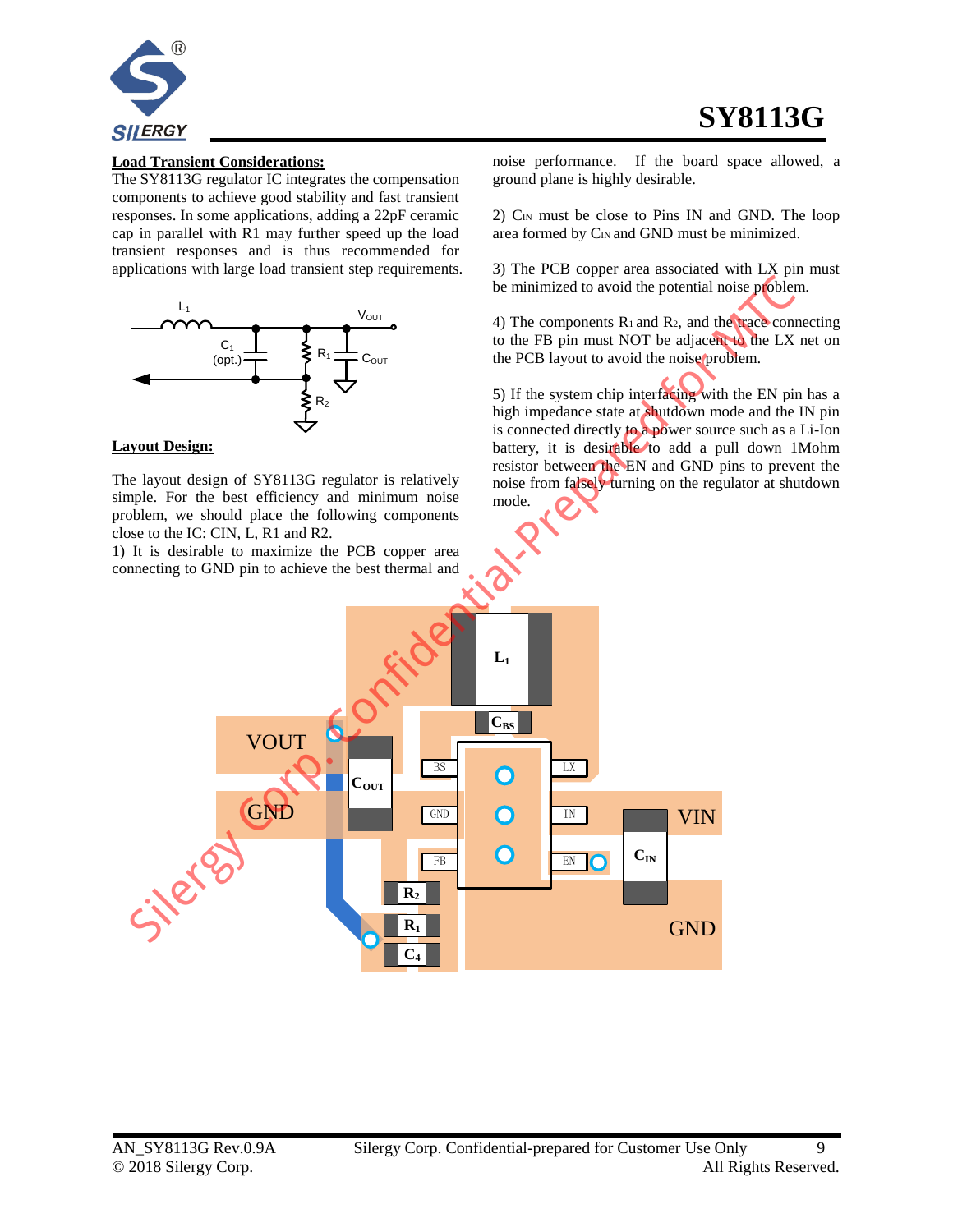



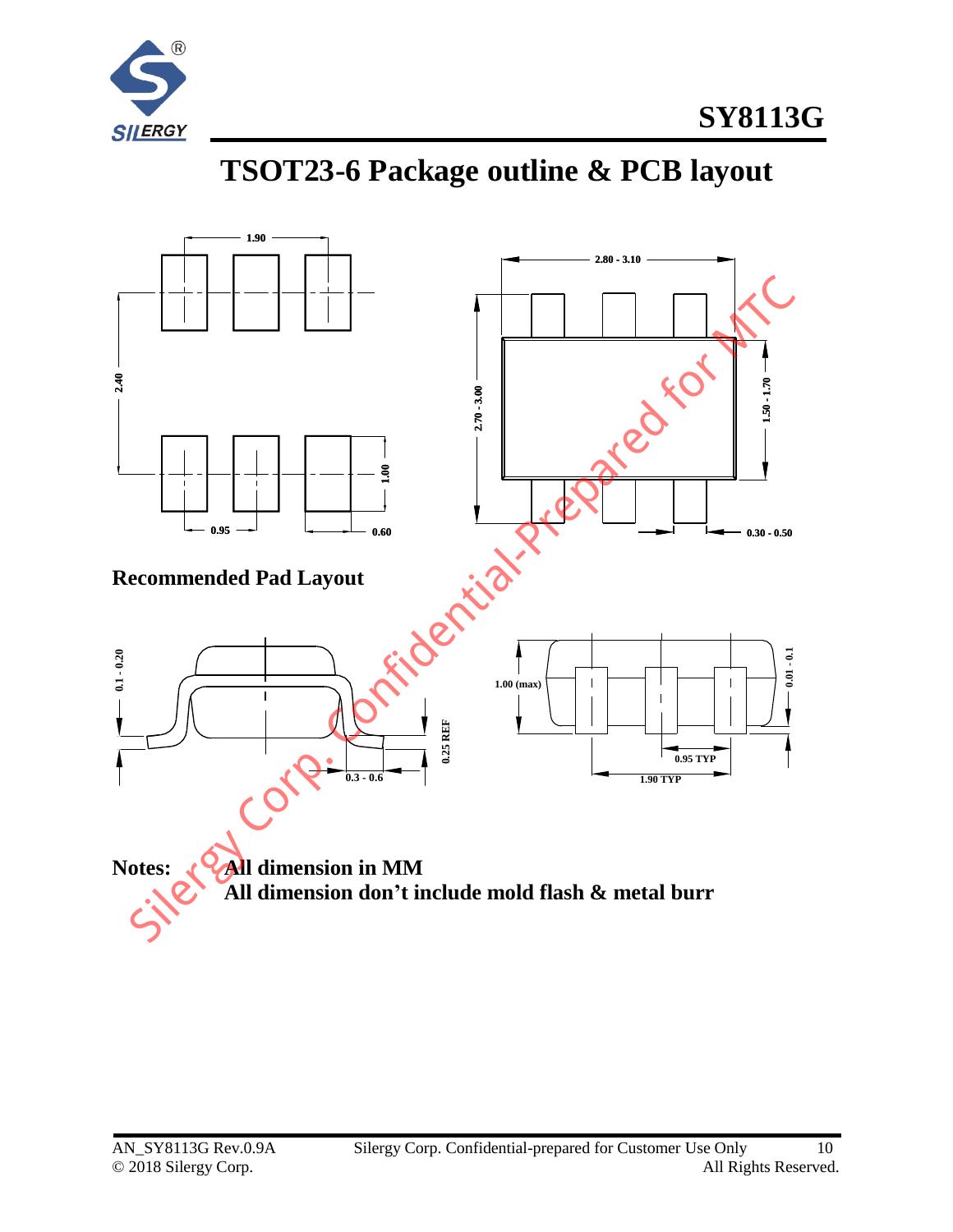

### **Taping & Reel Specification**

**1. Taping orientation**

**TSOT23-6**



| Package types   | Tape width | <b>Pocket</b> | <b>Reel size</b> | <b>Trailer</b> | Leader length | Qty per |
|-----------------|------------|---------------|------------------|----------------|---------------|---------|
|                 | (mm)       | pitch(mm)     | (Inch)           | length(mm)     | (mm)          | reel    |
| <b>TSOT23-6</b> |            |               |                  | 400            | 160           | 3000    |

**3. Others: NA**